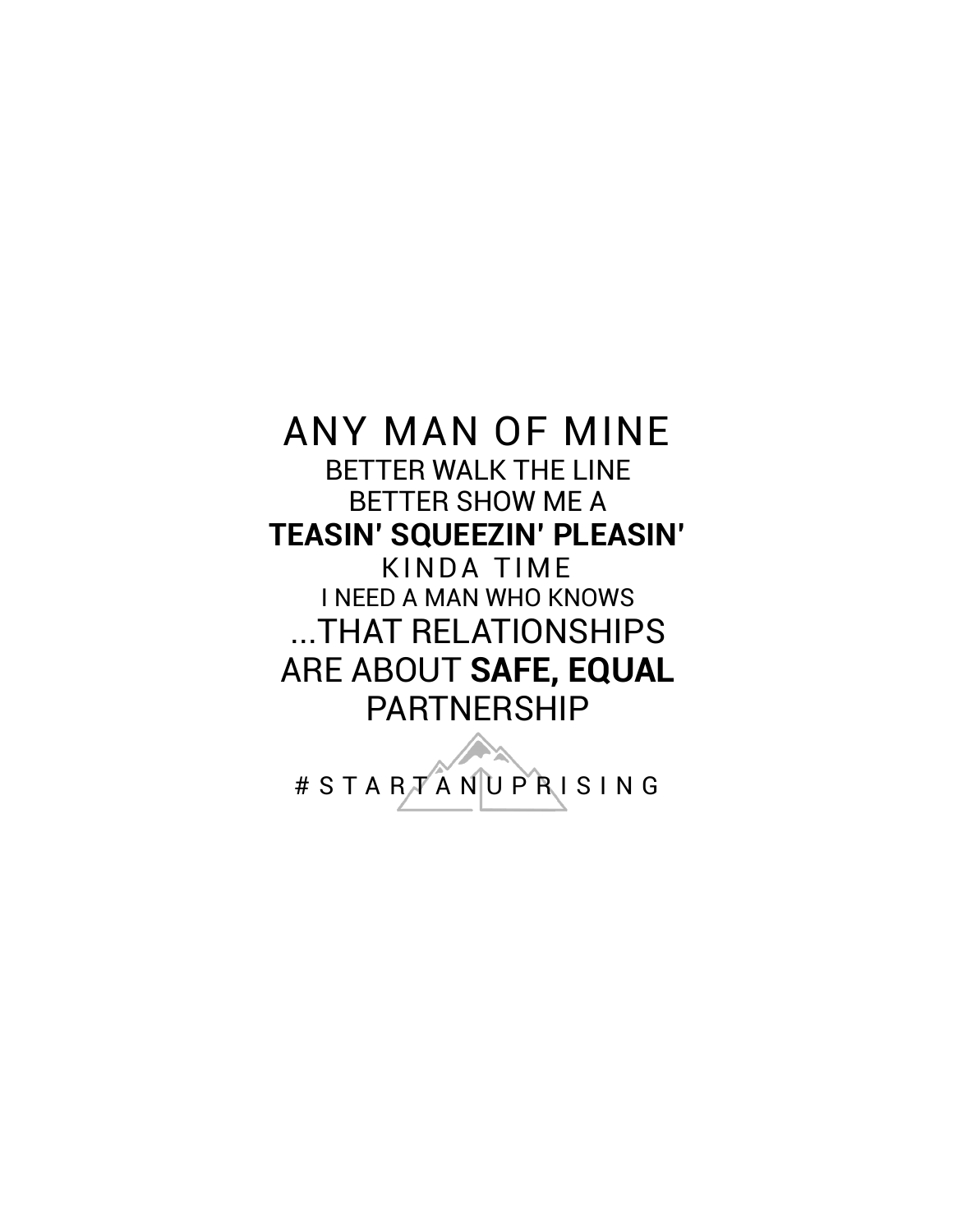# **RIGHT NOW**

HE'S PROBABLY UP BEHIND HER WITH A POOL STICK SHOWING HER HOW TO SHOOT A COMBO

#### **AND HE DON'T KNOW**

 ...THAT SHE'S BEING PIMPED OUT BY HER BOYFRIEND

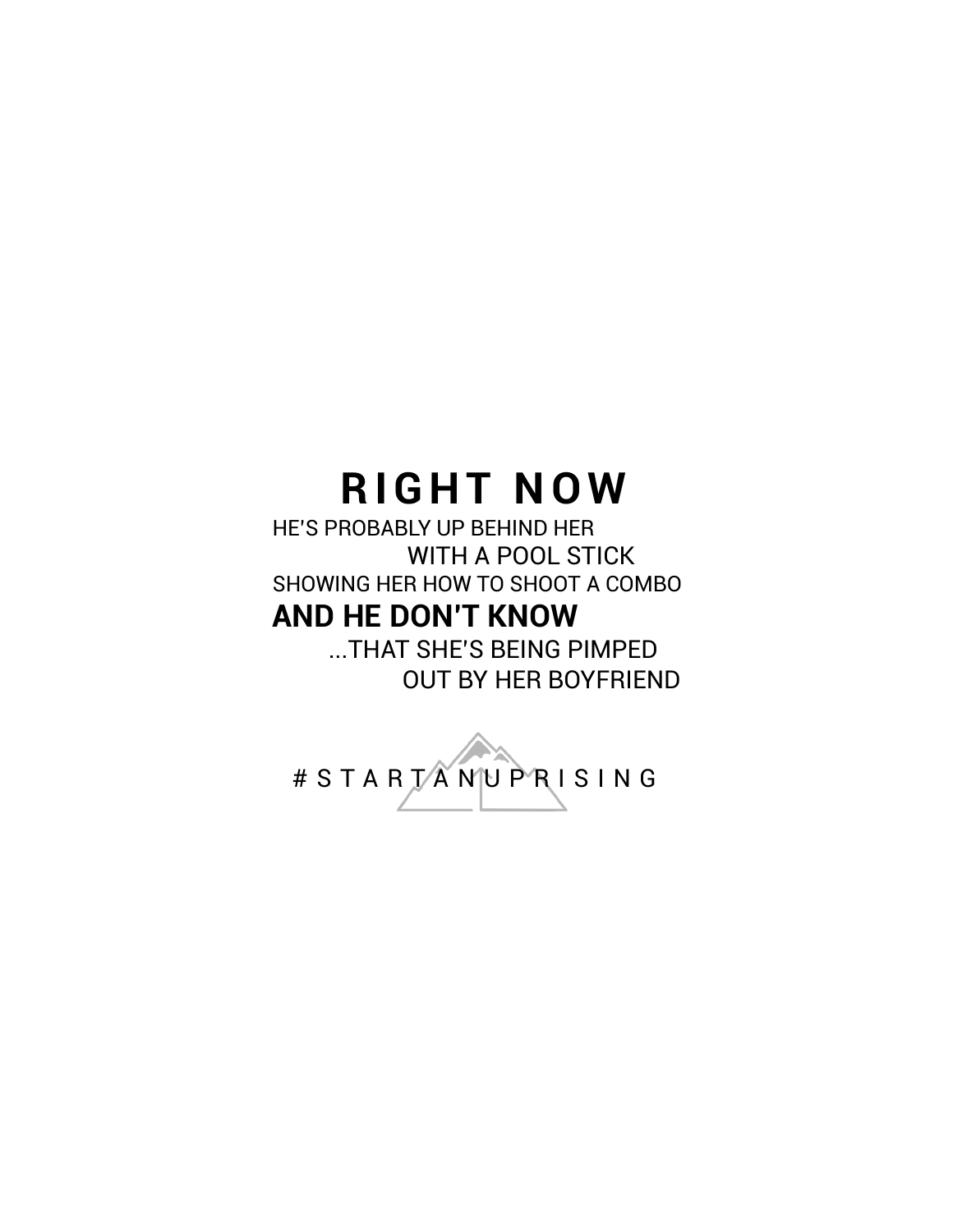### ALL THEM OTHER BOYS WANNA WIND YOU UP AND TAKE YOU

## **D O W N T O W N**

BUT YOU LOOK LIKE THE KINDA GIRL WHO LIKES TO **...MAKE YOUR OWN DECISIONS ABOUT WHAT TO DO WITH YOUR BODY**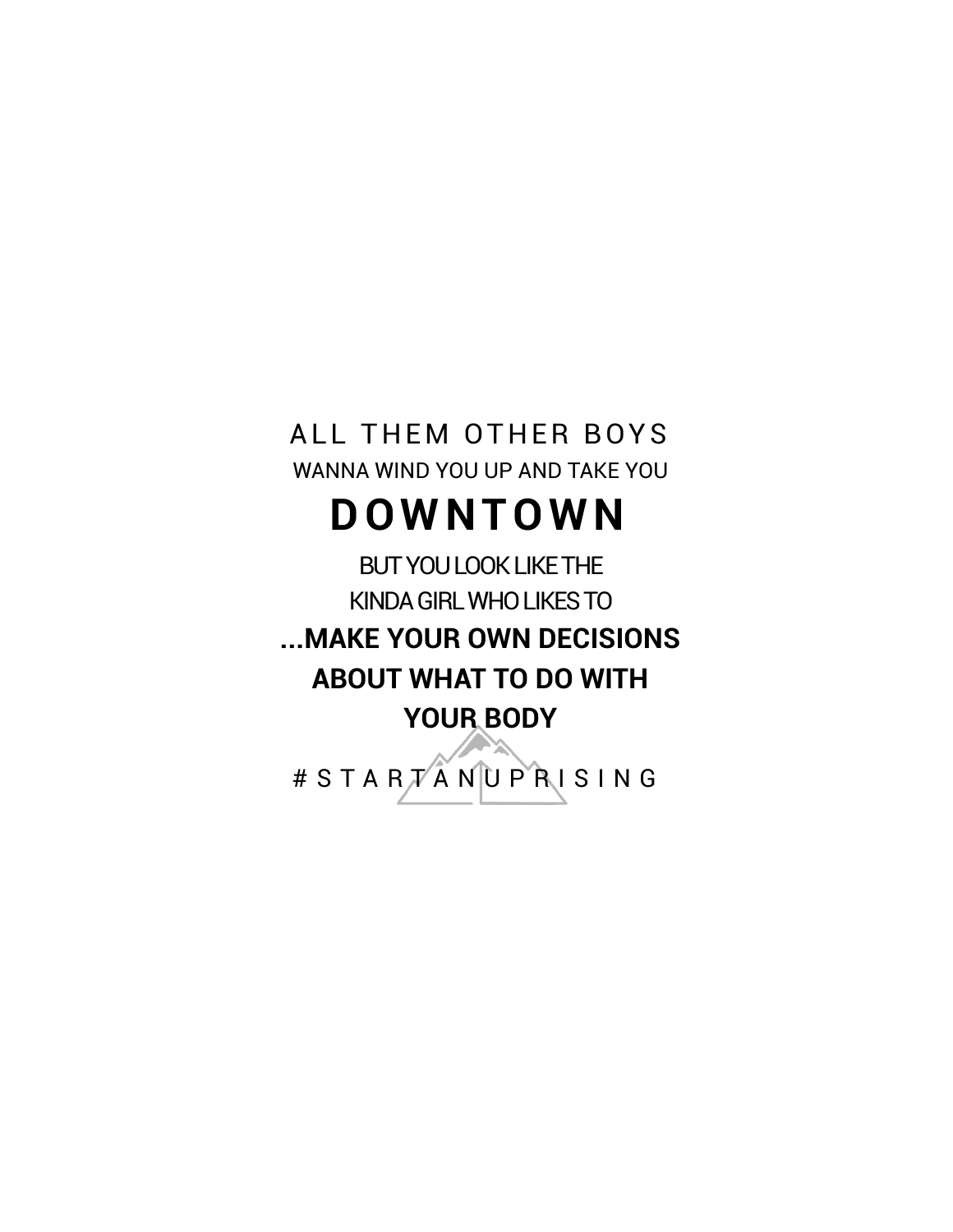YOU'VE GOT TO

#### **KISS AN ANGEL GOOD MORNING**

LET HER KNOW YOU THINK ABOUT HER WHEN YOU'RE GONE **KISS AN ANGEL GOOD MORNING**  ... AND NOT PURCHASE **SEX FROM HER BECAUSE THAT IS WRONG** 

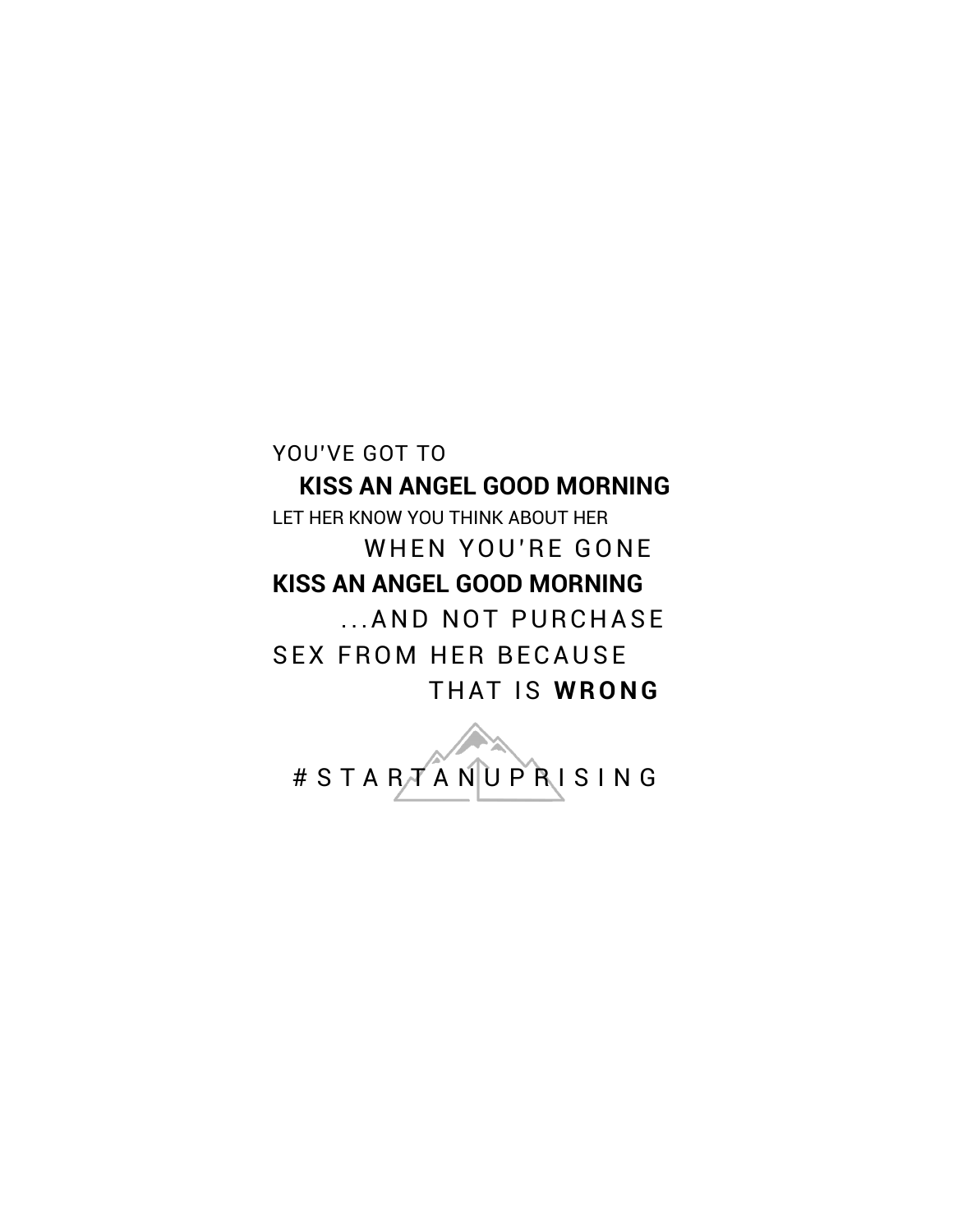I SHOULD'VE BEEN A **C O W B O Y** I SHOULD'VE LEARNED TO **ROPE AND RIDE** WEARIN' MY SIX SHOOTER RIDIN' MY PONY ON A CATTLE DRIVE STEALIN' THE YOUNG GIRLS HEARTS **...BUT NOT TOO YOUNG BECAUSE SEX WITH A MINOR IS ILLEGAL**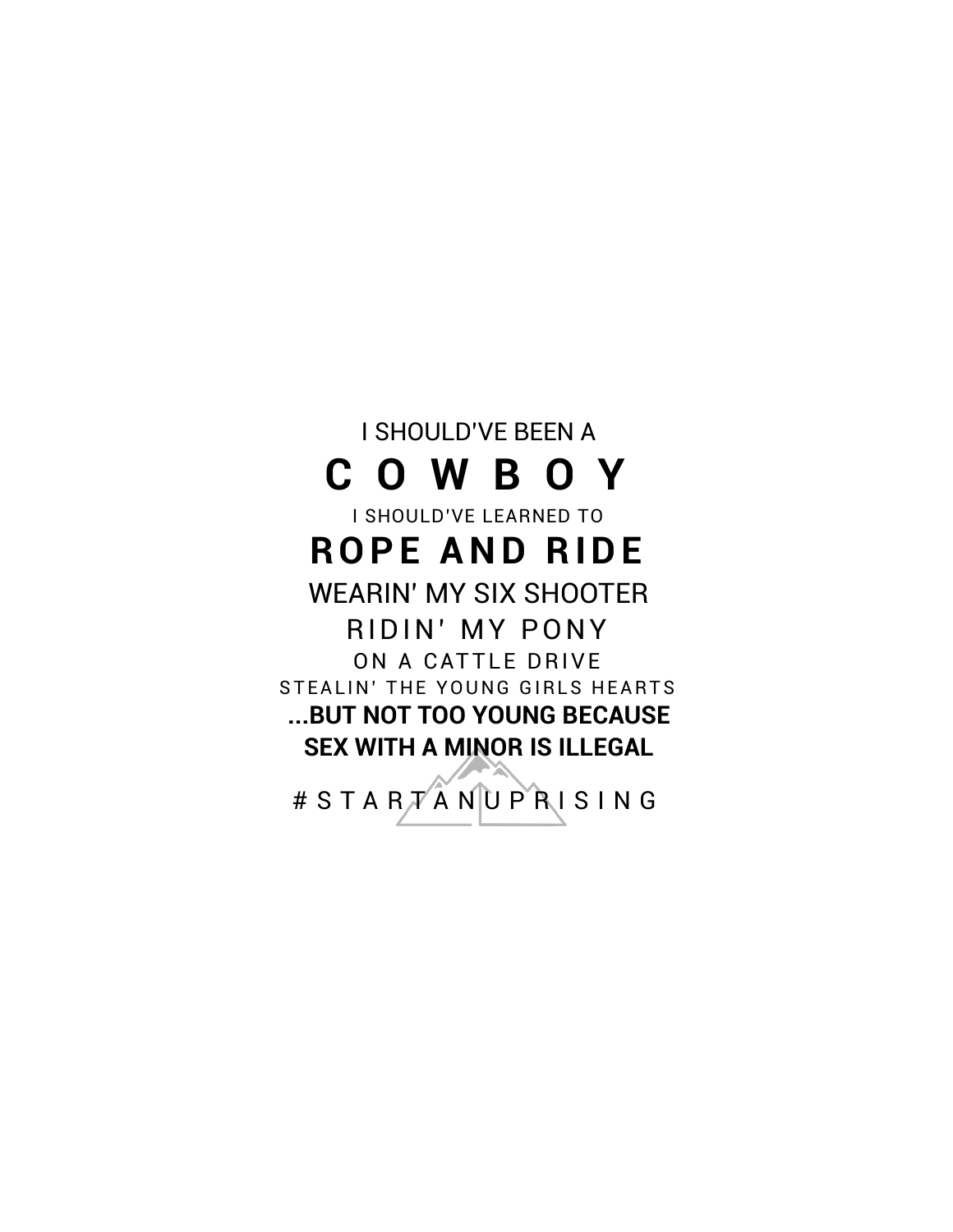### IT'S A QUARTER AFTER ONE **I'M A LITTLE DRUNK**  AND I NEED YOU **N O W**

 ...TO SEE THE SIGNS OF A PERSON BEING **S E X T R A F F I C K E D**